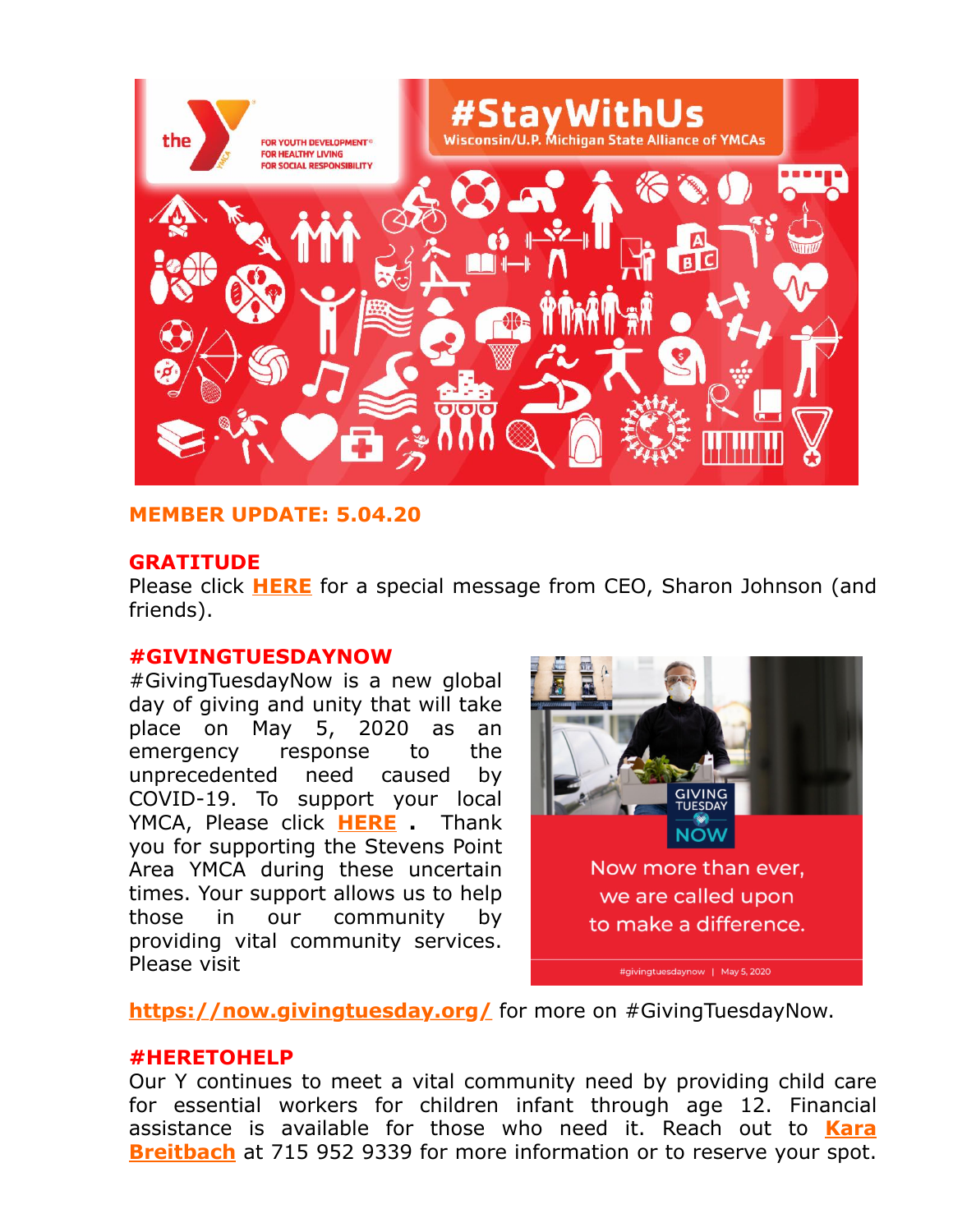# School age children are encouraged to bring their Chromebook.

**Message from one of our child care families:** "We just wanted to thank you and your childcare staff for remaining open during this covid-19 pandemic. Both my husband and I are deemed "essential" and don't know how we could do either of our jobs if we didn't have childcare available.... Again, thank you all so much for all you do for us, our girls, and our community. We really appreciate it!"

# **Pop Up Blood Drive this Friday, May 8, 9:00AM-1:30PM.** Stevens

Point Area YMCA Parking Lot. To schedule your life-saving donation at the Stevens Point Area YMCA, please visit

**[https://www.communityblood.org/popup/](https://www.communityblood.org/popup/?utm_source=Member+Update%3A+5.04.20&utm_campaign=MemberUpdate+32720&utm_medium=email)** or call 800 280 4102.





Our Y encourages you to stay healthy and stay active! You can find LIVE Facebook workouts at **[Stevens Point Area YMCA Group Fitness](https://www.facebook.com/groups/1477830565598787/)** or find a workout just right for you at **[spymca.org/on-demand-fitness](http://www.spymca.org/on-demand-fitness?utm_source=Member+Update%3A+5.04.20&utm_campaign=MemberUpdate+32720&utm_medium=email)**. This week's schedule welcomes back some of your favorite instructors!

## **Monday**

10:15-11:15AM, BodyPump w/Yen 5:15-6:15PM, Yoga w/Kara **Tuesday** 9:15-10:00AM, Resistance Bands w/Amy 9:15-10:15AM, Pilates Mat w/Amy (These 2 classes will rotate every other week) **Wednesday** 9:15-10:15AM, Yoga w/Kara 10:15-11:00AM, Variety Class w/Yen (watch for class announcement day before) 5:00-5:45PM, Kickboxing w/Jeff **Thursday** \*9:15-10:15AM, Pilates Mat w/Adrean \*9:15-10:00AM, Pop Pilates w/Adrean

(These 2 classes will rotate every other week)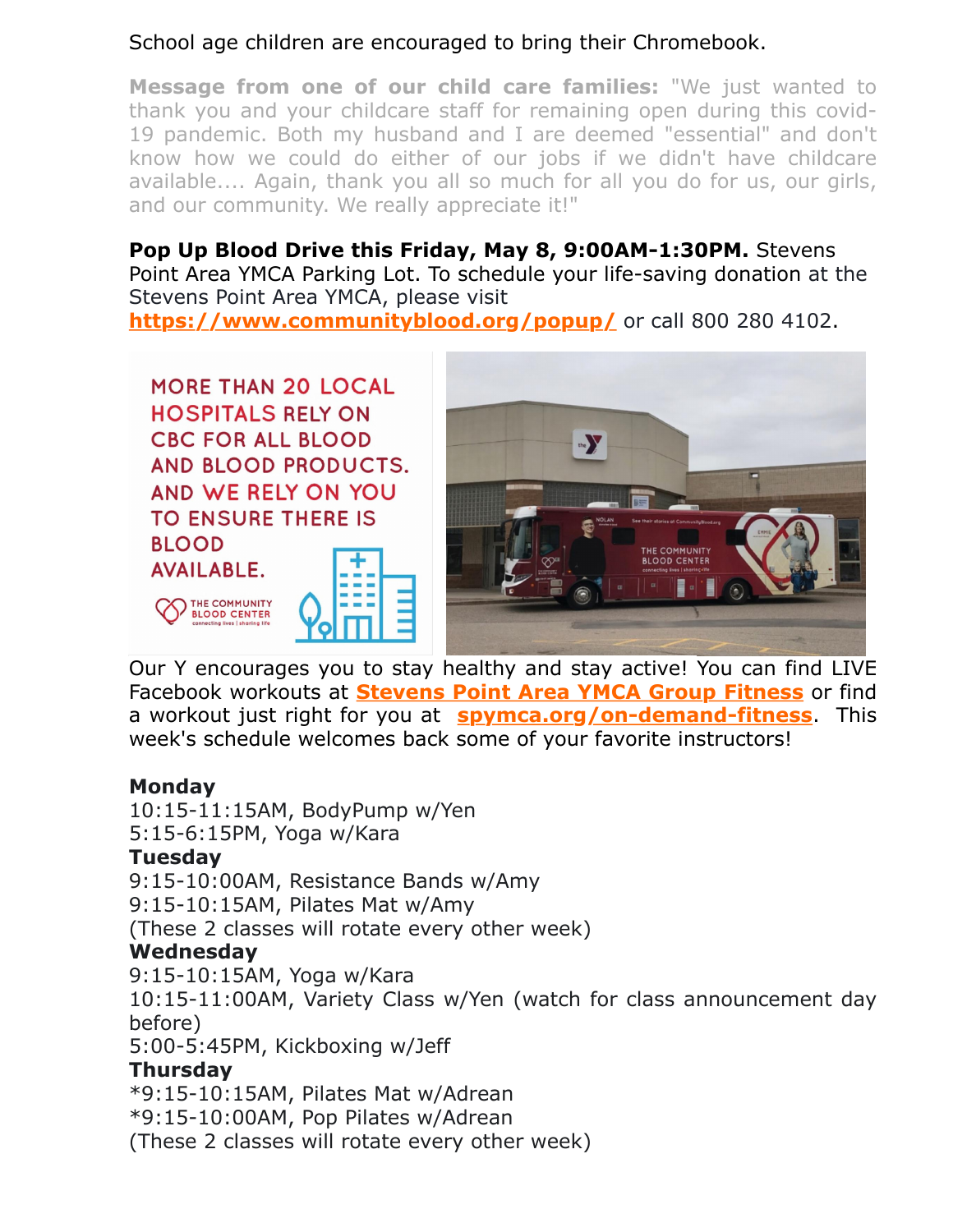# **Friday**

9:15-10:00AM, Variety Class w/Amy (watch for class announcement day before)

**\*These classes won't be live, but will appear on the page on Thursdays around 9:00AM.**

### **#WAKEUPWITHNATURE**

Camp Director, Tiffany Praeger aka "Gecko" shows us weeds we can eat in this week's #WakeUpWithNature...Click **[HERE](https://www.facebook.com/YCampGlacierHollow/videos/919354121850521/)**!



# **CHANGES TO YOUR MEMBERSHIP DRAFT PLEASE NOTIFY US by NOON on May 13 for the May 15th draft.**

## **SUMMER AND FALL SCHOOL AGE CHILD CARE**

Registration is now open for both Summer Day Camp and Before and After School Care for the 2020-21 school year. Please visit **spymca.org** for registration information.

#### **HANG IN THERE**

Please watch for more information in the days and weeks ahead about our plans to reopen. Thank you again, to all who have chosen to **#StayWithUs**. In the meantime, be safe, stay active and we will see you soon.

## **Sharon Johnson**